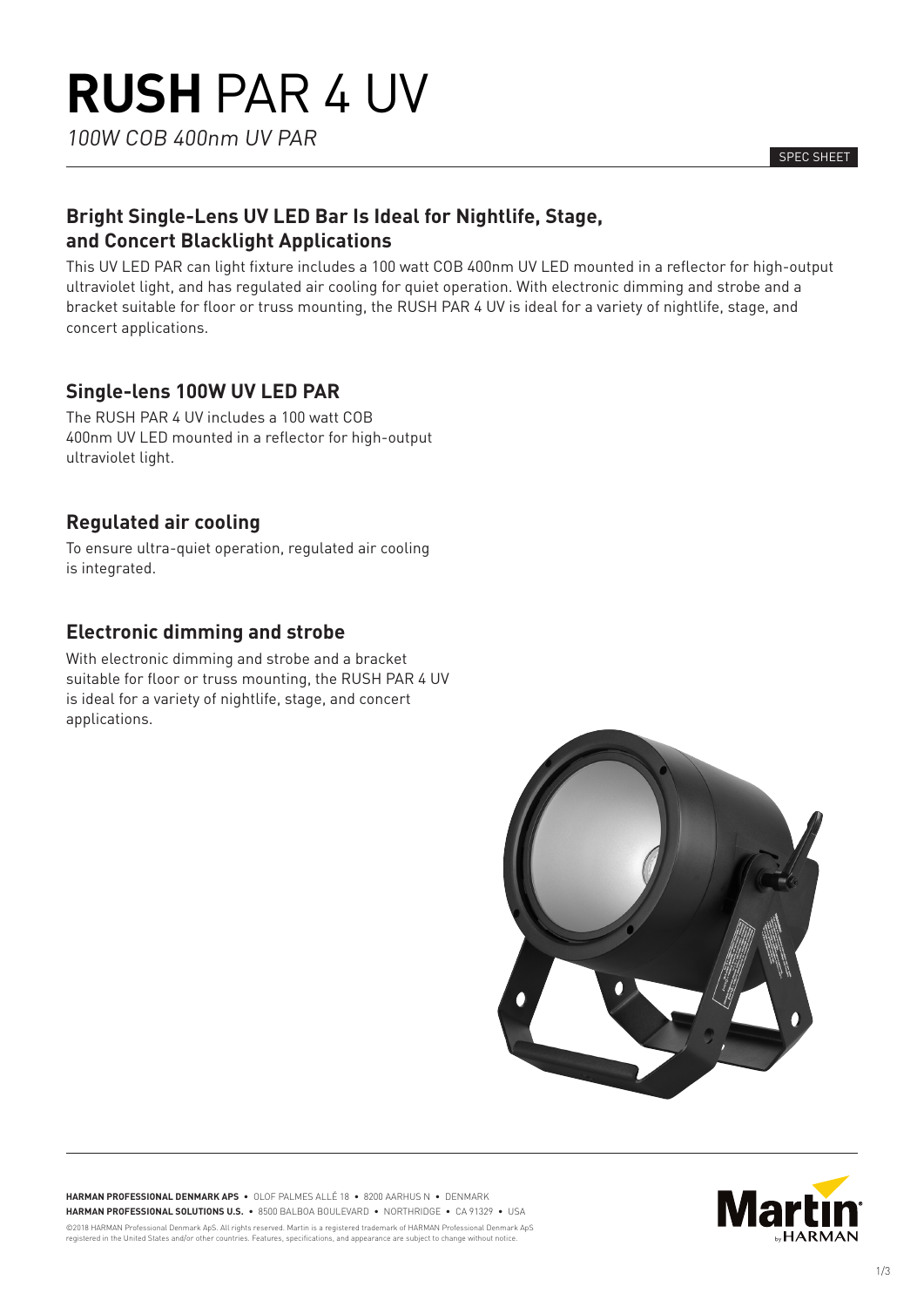# **RUSH** PAR 4 UV

100W COB 400nm UV PAR

### SPEC SHEET

## **FEATURES**

- 100 watt COB 400nm UV LED
- Regulated air cooling for quiet operation
- Reflector system for high UV output
- Electronic dimming and strobe
- Bracket suitable for floor or truss mounting
- Lightweight construction (4 kg / 8.8 lbs.)

## **INCLUDED ITEMS**

• Power cable, 1.5 m without mains plug

# **RELATED ITEMS**

• Martin M-DMX with Martin Companion Uploader Software

## **ORDERING INFORMATION**

• RUSH PAR 4 UV in cardboard box: P/N 90480140

## **OPTIONAL ACCESSORIES**

### **Installation Hardware**

- Half-coupler clamp: P/N 91602005
- G-clamp (vertical hanging suspension only): P/N 91602003
- Quick-trigger clamp (vertical hanging suspension only): P/N 91602007
- Safety cable, 60Kg, BGV C1: P/N 91604006

#### **Cables, 16 A, For Connection To Power In Chains**

- Power relay cable 3 x 2.5 mm2, H07RN-F POWCON-POWCON 1.2 m (3.9 ft.): P/N 91611798
- Power relay cable 3 x 14 AWG, SJOOW POWCON-POWCON 1.2m (3.9 ft.): P/N 91610175
- Power relay cable 3 x 2.5 mm2, H07RN-F POWCON-POWCON 2.5m (8.2 ft.): P/N 91611799
- Power relay cable 3 x 14 AWG,SJOOW POWCON-POWCON 2.5m (8.2 ft.): P/N 91610176

#### **Cables, 16 A, For Power Input**

- Power input cable 3 x 2.5 mm2, H07RN-F OPEN-POWCON 1.5 m (4.9 ft.): P/N 91611800
- Power input cable 3 x 14 AWG, SJOOW OPEN-POWCON 1.5 m (4.9 ft.): P/N 91610177
- Power input cable 3 x 2.5 mm2, H07RN-F OPEN-POWCON 5.0 m (16.4 ft.): P/N 91611801
- Power input cable 3 x 14 AWG, SJOOW OPEN-POWCON 5.0 m (16.4 ft.): P/N 91610178 (H07RN-F are European approved cables, SJOOW are US approved cables)

### **Power Connectors**

- Power Connector PowerCON Male: P/N 91611795
- Power Connector PowerCON Female: P/N 91611794